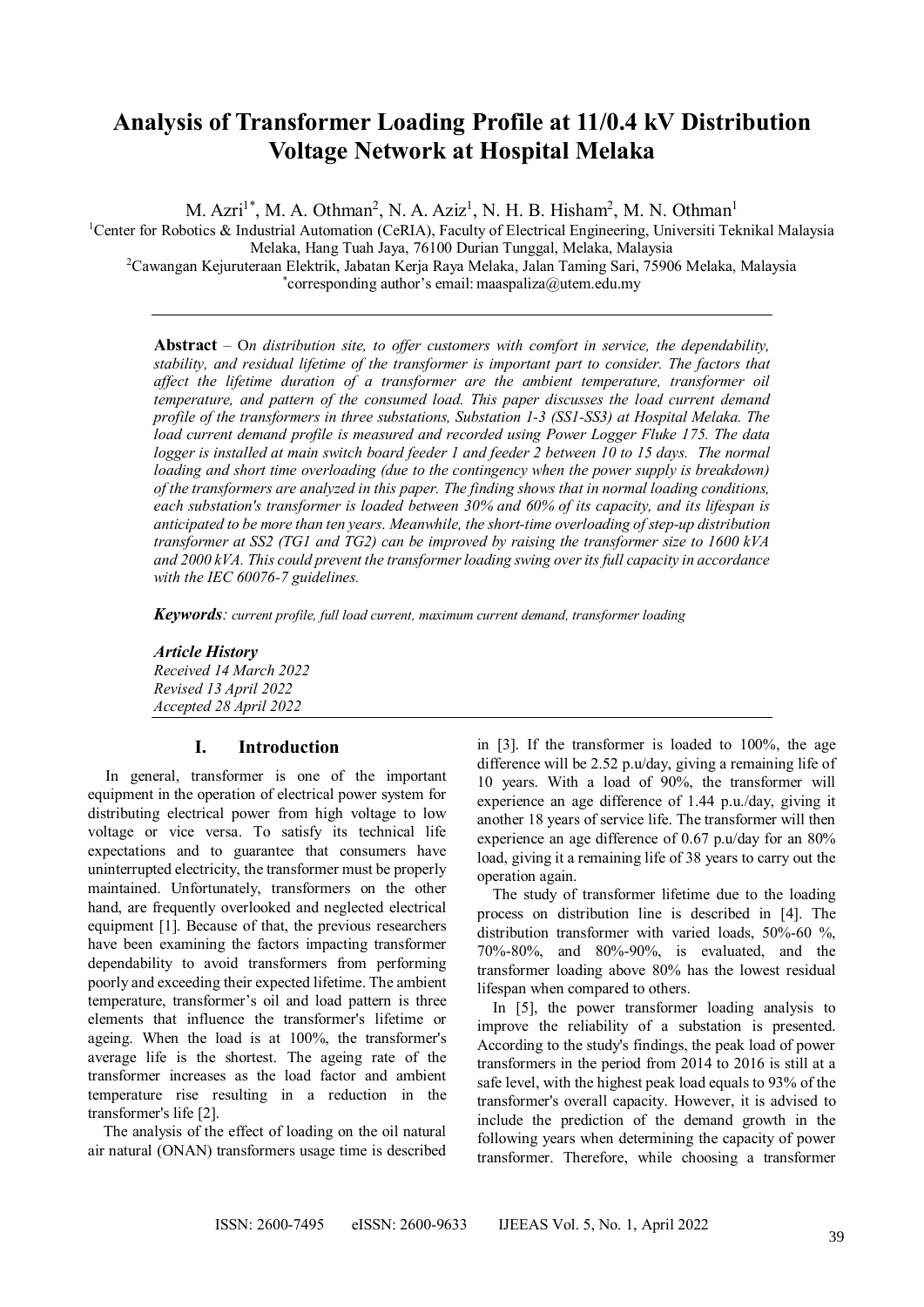device, the load status of the transformer should be considered.

The load conditions of distribution transformers can be classified into four types [6], [7], which are normal life expectancy loading, planned overloading, long time overloading and short time overloading. When the transformer is used under continuous conditions, the typical life expectancy can be expected. The distribution transformer will be overloaded during the precise period that is usually in utility operation in the planned overloading condition. The precise moment at which the tolerable loss of life can be attained is determined. If the transformer is powered over its nameplate rating for an extended period due to a power loss or transmission system issues, the transformer is in the long-term overloading situation. Meanwhile, if the transformer is heavily loaded for a short period when the system's power source fails, the category loading transformer is in an overloading state. To avoid failure, either this type of loading should be reduced, or the transformer should be unplugged within that time frame, as specified by the IEC 60076-7 standard [8].

According to previous work of operational transformer, analyzing the current load pattern profile is an important consideration during the designing stage of the electricity demand. This is due to the significant performance of transformer for residential building. In this paper, the analysis of current pattern profiles is presented. The calculation of transformer loading based on maximum current demand at each substation in Hospital Melaka is described. Section II presents the distribution of medium voltage single line diagram and the location of power logger to measure the current profiles. The current profile and transformer loading are presented in section III. The existing for each substation and preferable size of distribution set-up power transformer for Substation 2 is summarized in Section IV.

## **II. Power Distribution of Medium Voltage (MV)**

Fig. 1 shows the medium voltage (MV) distribution for Hospital Melaka. The distribution network consists of three substations numbered from 1 to 3. In accordance with IEC 62271-200 for metal enclosed switchgear, all the three substations are installed with mechanical and electrical interlocking (M&E interlock) devices.

Substation 1 (SS1) receives 11 kV from TNB Taman Cempaka station and distributes to feeder 1 and 2. Two units of 1000 kVA step-down distribution transformers (11/0.4 kV), T11 and T12, are installed between the two feeders and the load user in substation 1, respectively. Feeder 1 and 2 feeds the MV distribution at substation 2 (SS2) where two step-down 1500 kVA distribution transformers (11/0.4 kV), T21 and T22, are placed between the incoming feeder 1 and feeder 2, and the load

user, respectively. Substation 2 feeds Substation 3 (SS3) that are equipped with two step-down 1500 kVA distribution transformers (11/0.4 kV), T31 and T32.

The two combinations of a genset and a step-up transformer (0.4/11 kV) make this distribution system appealing. This is for backup and to ensure that the utility is always provided with power to load if the incoming TNB line fails.



OC/EF: Overcurrent/Earth Fault VCB: Vacuum Circuit Breaker ACB: Air Circuit Breaker

Fig. 1. Distribution of Medium Voltage Network

## *A. Distribution Transformer at Normal Loading*

Distribution transformers are generally used in electrical power distribution with smaller voltage range compared to power transformer [9]. In designing an optimal distribution of medium voltage system, the distribution transformer is the main factor to consider. The selection of power distribution transformer is determined by estimating the ampere demand and ampere rating of transformer. For a distribution transformer, increasing the size of the primary and secondary windings will increase the ampere rating while increasing the voltage rating of the insulation used in the transformer will increase the voltage rating of the transformer [10].

In designing an optimal distribution transformer, the full load and demand current should be defined. The existing system uses the oil forced air forced (OFAF) type distribution transformer 1000 kVA and 1500 kVA rating. The full load current at low voltage (LV) or medium voltage (MV) distribution side for each substation is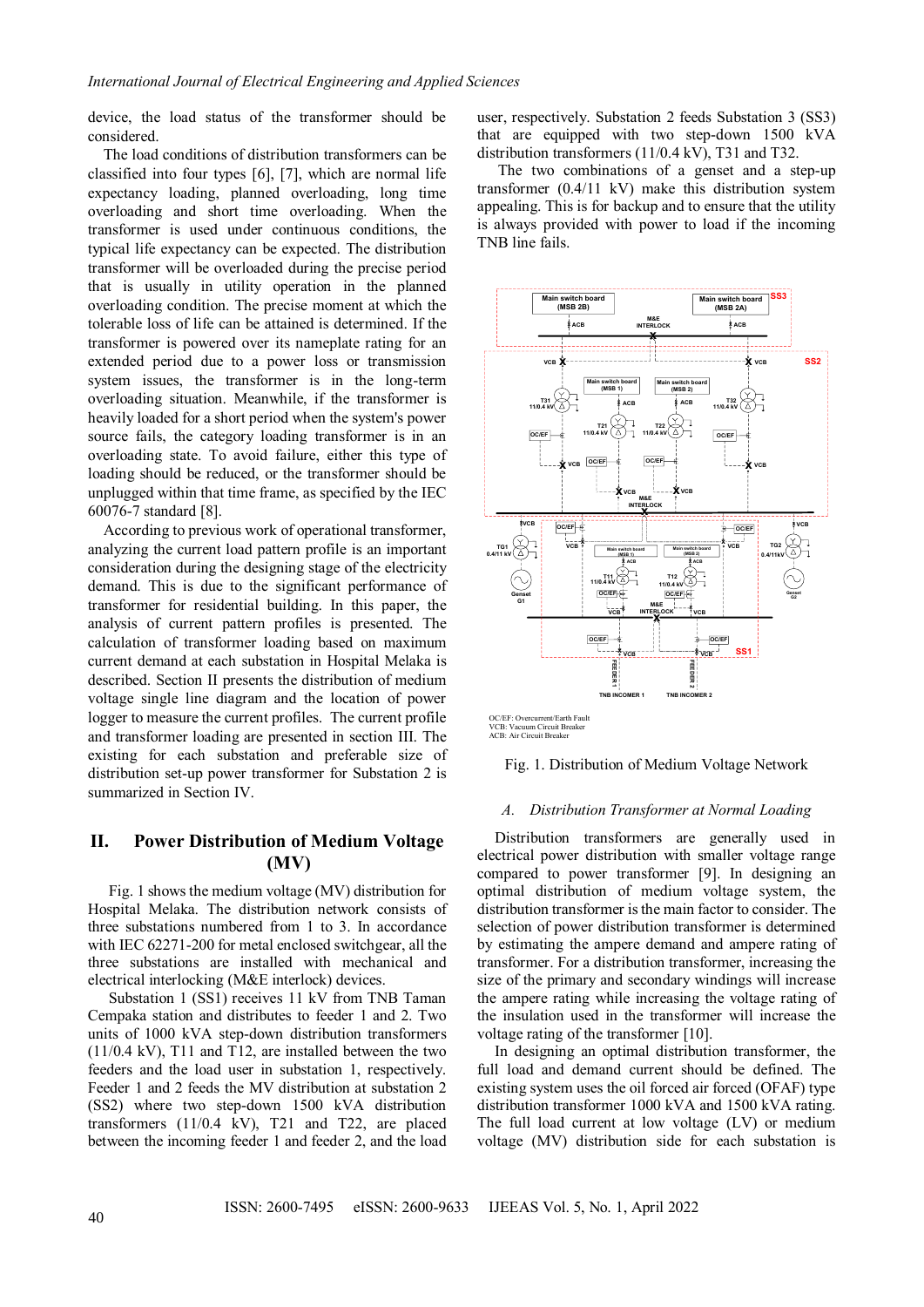estimated as in (1). According to [11], at voltage level less than 132 kV, the required minimum power factor (PF) is 0.85 to maintain their load performance.

$$
I_{Full\ load} = \frac{Real\ Power\ (Watt)}{\sqrt{3} VI\ PF} \tag{1}
$$

Furthermore, the transformer loading at each point *TL<sup>P</sup><sup>n</sup>* can be estimated using the values of full load current *IFL* and demand current  $I_{MD}$  as in (2).

$$
(\%TL_{nm}) = \frac{I_{\text{Demand Load}}}{I_{\text{Full Load}}} \times 100\%
$$
 (2)

where *n* =1/2/3/G1/G2 (SS1/SS2/SS3/Genset 1/Genset 2) and  $m = 1/2$  (feeder 1 / feeder 2)

## *B. Distribution Transformer at Short Time Over Loading*

The backup generator is advised to be considered while developing the distribution electrical system in the premise building. The two-unit generators (G1  $\&$  G2) with step-up transformer (TG1 and TG2) are incorporated to the Hospital Melaka's existing distribution power infrastructure. If the power supply from TNB fails, G1TG1 and G2TG2 serve as backup power distribution. To prevent the contingency cases such as due to heavy load, short circuit faults, generator tripping or load shedding as summarized in Table I, the transformer load swing (TLS) of TG1 or TG2 at feeder 1 or feeder 2 should be considered. The %TLS expression of TG1 or TG2 is defined in (3). TLS is advised to be less than 80% to extend the life of the transformer and prevent overloading.

TABLE I TRANSFORMER LOAD SWING IF SHORT TIME OVERLOADING **CONDITION** 

| Generator at<br>feeder 1 | Generator at<br>feeder 2 | Transformer load<br>swing at feeder<br>1/feeder 2 (TG1<br>or $TG2$ ) |
|--------------------------|--------------------------|----------------------------------------------------------------------|
| Breakdown                | No breakdown             | TG2 will TLS                                                         |
| No breakdown             | <b>Breakdown</b>         | TG1will TLS                                                          |

$$
(\sqrt[6]{TLS}_{TG1 \, or \, TG2}) = \sqrt[6]{TLS}_{TG1} + \sqrt[6]{TLS}_{TG2} \tag{3}
$$

### *C. Current Profile Measurement Point at SS1 to SS3*

The profile of each phase current is measured using Power Analyzer Fluke 1750. The measurement points are indicated with points P1, P2, P3, P4, P5 and P6 for each substation at low voltage site. Fig. 2 to Fig.4 show the measurement point location of substation 1 (SS1), 2 (SS2) and 3 (SS3), respectively. The voltage and current at P1 to P6 are measured between 10 to 15 days as summarized in Table II.



Fig. 2. Measurement points for SS1 location



Fig. 3. Measurement points for SS2 location

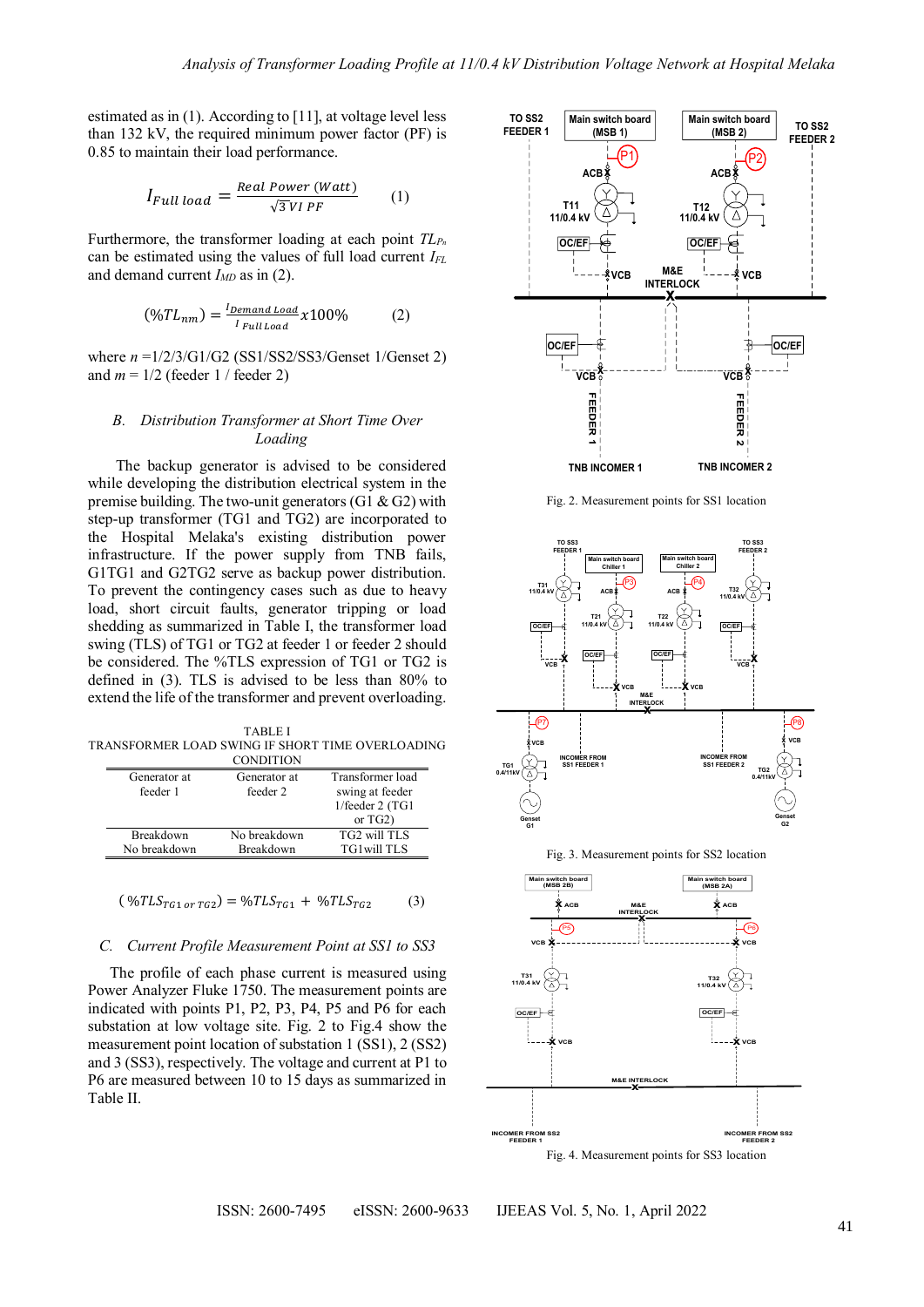TABLE II LOCATION AND TIME DATA LOGGER

| Location        | Point<br>Measurement                                            | <b>Start Time</b>                              | End Time                                 | Duration                                                    |
|-----------------|-----------------------------------------------------------------|------------------------------------------------|------------------------------------------|-------------------------------------------------------------|
|                 | P1                                                              | 26/10/2021<br>(Tuesday)<br>$12:18:01$ pm       | 10/11/2021<br>(Wednesday)<br>12:12:49 pm | $14$ (days)<br>23 (hours)<br>54 (minutes)<br>48 (seconds)   |
|                 | SS1<br>26/10/2021<br>P <sub>2</sub><br>(Tuesday)<br>11:44:04 pm |                                                | 10/11/2021<br>(Wednesday)<br>12:28:17 pm | $15$ (days)<br>$00$ (hours)<br>44 (minutes)<br>13 (seconds) |
| SS <sub>2</sub> | P <sub>3</sub>                                                  | 15/10/2021<br>(Friday)<br>11:28:31am           | 26/10/2021<br>(Tuesday)<br>10:17:35am    | $10$ (days)<br>22 (hours)<br>49 (minutes)<br>04 (seconds)   |
|                 | <b>P4</b>                                                       | 15/10/2021<br>(Friday)<br>$11:01:52$ am        | 26/10/2021<br>(Tuesday)<br>10:02:07am    | $10$ (days)<br>23 (hours)<br>00 (minutes)<br>15 (seconds)   |
| SS3             | <b>P5</b>                                                       | 04/10/2021<br>(Monday)<br>$4:56:18 \text{ pm}$ | 15/10/2021<br>(Friday)<br>09:31:11 am    | $10$ (days)<br>16 (hours)<br>34 (minutes)<br>53 (seconds)   |
|                 | <b>P6</b>                                                       | 04/10/2021<br>(Monday)<br>$4:40:56 \text{ pm}$ | 15/10/2021<br>(Friday)<br>09:44:22 am    | $10$ (days)<br>17 (hours)<br>03 (minutes)<br>26 (seconds)   |

## **III. Power Logger Data Recording**

The Power Analyzer Fluke 1750 automatically records the power quality parameter and event, on every cycle. During the monitoring period, the detailed current profile of low voltage side in terms of maximum and minimum current demand is recorded. The average rms current demand at phases 1 (RMS Avg L1), phase 2 (RMS Avg L2) and phase 3 (RMS Avg L3) at each voltage substation (SS1, SS2 and SS3) are tabulated in Table III to Table VIII. The maximum average current demand at measured point (P1 to P6) in SS1 to SS3 as tabulated in Table IX, are 896.26 Arms, 804.87 Arms, 663.60 Arms, 1187.7 Arms, 602.66 Arms, and 919.65 Arms respectively. The highest current demand measured at P7 and P8 for the medium voltage site is 21.91 Arms and 33.43 Arms, respectively.

TABLE III MAXIMUM AND MINIMUM OF CURRENT DEMAND AT P1 SS1

| Phase      | Max(A <sub>rms</sub> ) | Date/Time             | Min<br>(A <sub>rms</sub> ) | Time                  |
|------------|------------------------|-----------------------|----------------------------|-----------------------|
| RMS Avg L1 | 769.77                 | 9/11/2021<br>12:10:00 | 188.22                     | 2/11/2021<br>05:00.00 |
| RMS Avg L2 | 896.26                 | 9/11/2021<br>11:10:00 | 231.77                     | 5/11/2021<br>04:30:00 |
| RMS Avg L3 | 819.86                 | 9/11/2021<br>15:00:00 | 207.33                     | 6/11/2021<br>00:20:00 |

TABLE IV MAXIMUM AND MINIMUM OF CURRENT DEMAND AT P2 SS1

| Phase      | Max(A <sub>rms</sub> ) | Date / Time                                                       | Min(A <sub>rms</sub> ) | Time                   |
|------------|------------------------|-------------------------------------------------------------------|------------------------|------------------------|
| RMS Avg L1 | 757.54                 | 27/10/2021<br>16:00:00                                            | 334.97                 | 10/11/2021<br>03:00.00 |
| RMS Avg L2 | 804.87                 | 27/10/2021<br>16:00:00                                            | 309.46                 | 10/11/2021<br>03:00:00 |
| RMS Avg L3 | 751.32                 | 29/10/2021<br>12:30:00                                            | 265.03                 | 10/11/2021<br>03:00:00 |
|            |                        | <b>TABLE V</b><br>MAXIMUM AND MINIMUM OF CURRENT DEMAND AT P3 SS2 |                        |                        |
| Phase      | Max(A <sub>rms</sub> ) | Date / Time                                                       | Min(A <sub>rms</sub> ) | Time                   |
| RMS Avg L1 | 663.60                 | 15/10/2021<br>11:40:00                                            | 96.73                  | 17/10/2021<br>18:20.00 |
| RMS Avg L2 | 634.04                 | 15/10/2021<br>11:28:31                                            | 79.01                  | 22/10/2021<br>19:00:00 |

| TABLE VI                                        |
|-------------------------------------------------|
| MAXIMUM AND MINIMUM OF CURRENT DEMAND AT P4 SS2 |

15:40:00

79.10 17/10/2021

17:40:00

RMS Avg L3 637.14 25/10/2021

| Phase      | Max(A <sub>rms</sub> ) | Date / Time            | Min(A <sub>rms</sub> ) | Time                   |
|------------|------------------------|------------------------|------------------------|------------------------|
| RMS Avg L1 | 1187.79                | 16/10/2021<br>09:30:00 | 424.76                 | 21/10/2021<br>06:10.00 |
| RMS Avg L2 | 1180.77                | 16/10/2021<br>09:30:00 | 431.68                 | 21/10/2021<br>06:10:00 |
| RMS Avg L3 | 1180.99                | 16/10/2021<br>11:50:00 | 399.30                 | 21/10/2021<br>06:10:00 |

| <b>TABLE VII</b><br>MAXIMUM AND MINIMUM OF CURRENT DEMAND AT P5 SS3 |                        |                        |                        |                        |  |  |
|---------------------------------------------------------------------|------------------------|------------------------|------------------------|------------------------|--|--|
| Phase                                                               | Max(A <sub>rms</sub> ) | Date / Time            | Min(A <sub>rms</sub> ) | Time                   |  |  |
| RMS Avg L1                                                          | 602.66                 | 14/10/2021<br>12:00:00 | 257.27                 | 05/10/2021<br>03:50.00 |  |  |
| RMS Avg L2                                                          | 522.05                 | 12/10/2021<br>10:00:00 | 208.75                 | 09/10/2021<br>05:40:00 |  |  |
| RMS Avg L3                                                          | 532.36                 | 14/10/2021<br>11:50:00 | 229.17                 | 05/10/2021<br>03:10:00 |  |  |

TABLE VIII MAXIMUM AND MINIMUM OF CURRENT DEMAND AT P6 SS3

| Phase                     | Max(A <sub>RMS</sub> ) | Date / Time            | Min(A <sub>rms</sub> ) | <b>Time</b>             |
|---------------------------|------------------------|------------------------|------------------------|-------------------------|
| RMS Avg<br>LI             | 602.66                 | 14/10/2021<br>12:00:00 | 257.27                 | 05/10/2021<br>03:50.00  |
| RMS Avg<br>L <sub>2</sub> | 522.05                 | 12/10/2021<br>10:00:00 | 208.75                 | 09/10/2021<br>0.5:40:00 |
| RMS Avg<br>L3             | 532.36                 | 14/10/2021<br>11:50:00 | 229.17                 | 05/10/2021<br>03:10:00  |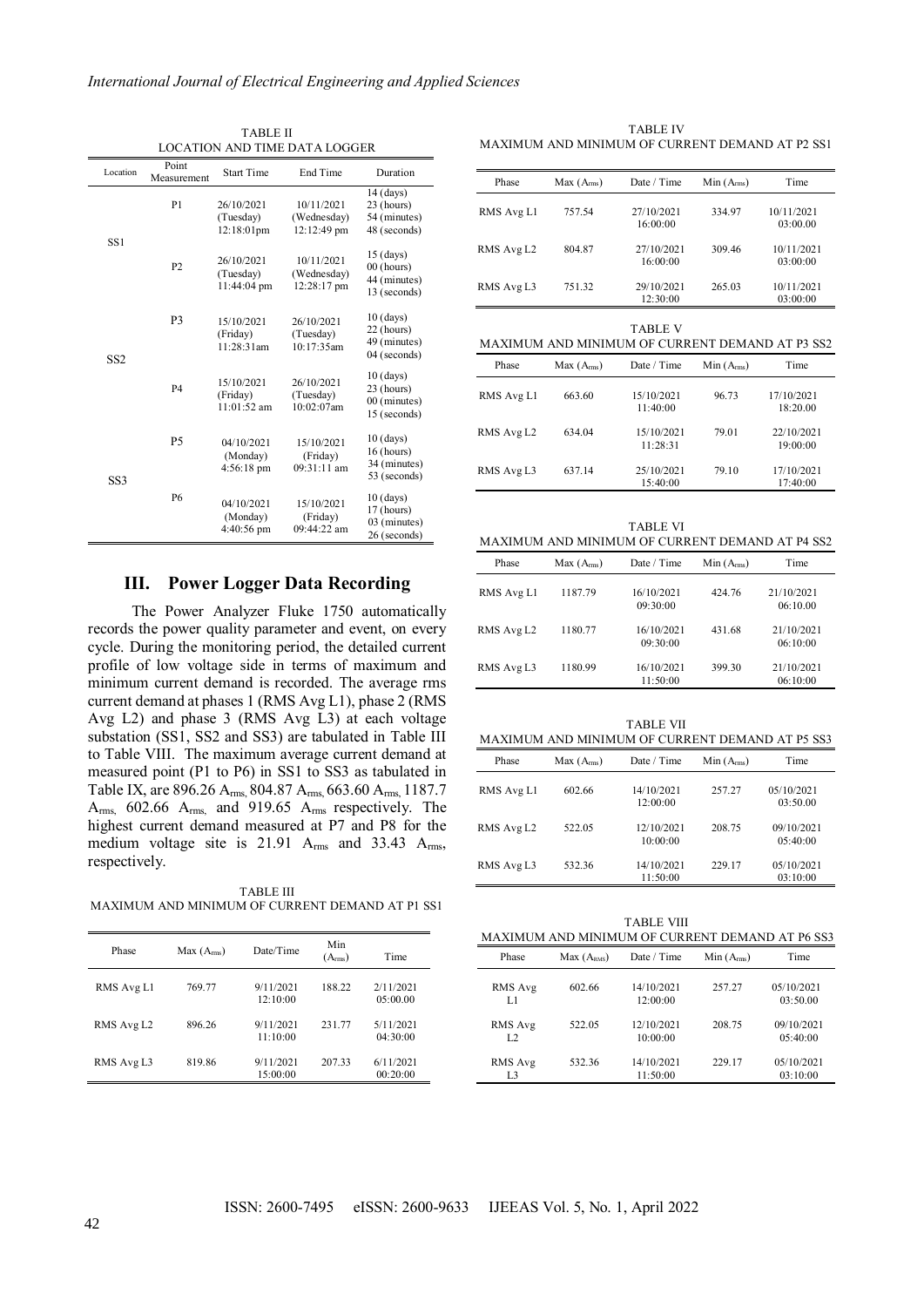1500 kVA Step-down

| TABLE IX<br>SUMMARIZED OF MAXIMUM CURRENT DEMAND AT LOW<br>VOLTAGE SIDE AND MEDIUM VOLTAGE SIDE |                |                        |  |  |  |
|-------------------------------------------------------------------------------------------------|----------------|------------------------|--|--|--|
| Location                                                                                        | Measured Point | Max(A <sub>rms</sub> ) |  |  |  |
| $SS1$ (LV)                                                                                      | P <sub>1</sub> | 896.26                 |  |  |  |
|                                                                                                 | P <sub>2</sub> | 804.87                 |  |  |  |
|                                                                                                 | P <sub>3</sub> | 663.60                 |  |  |  |
| $SS2$ (LV)                                                                                      | <b>P4</b>      | 1187.79                |  |  |  |
|                                                                                                 | <b>P5</b>      | 602.66                 |  |  |  |
| $SS3$ (LV)                                                                                      | <b>P6</b>      | 919.65                 |  |  |  |
| SS4 (MV)                                                                                        | P7             | 21.91                  |  |  |  |
|                                                                                                 | P8             | 33.43                  |  |  |  |

#### OFAF 2165.1 A 2165.1 A **P5 P6 TLT31 TLT32** 11/0.4 kV 1500kVA Step-down OFAF SS3 ILVMD 602.66 A  $\mathbf{I}_{\text{LVFL}}$ 2165.1 ILVMD 919.65 A  $\mathcal{I}_{\text{LVFL}}$ 2165.1 A 28% 42% **P7 P8 TLTG1 TLTG2** 0.4/11 kV 1000kVA Step-up OFAF SS4 IMVMD 21.91 A IMVFL 52.5 A IMVMD 33.43 A  $\mathbf{I}_{\text{MVFL}}$ 52.5 A 42% 64%

663.60 A ILVFL

1187.79A ILVFL

TABLE XI RECOMMENDED TRANSFORMER LOADING (TG1 & TG2) BY INCREASING THE TRANSFORMER RATING (1600 kVA) AT POINT P7 & P8

#### **Transformer Rating Sub station ILVFL & ILVMD IMVFL & IMVMD Transformer Loading (TL) P7 P8 P7 P8** 0.4/11 kV 1600 kVA Step-up OFAF SS<sub>2</sub> **IMVMD** 21.91 A IMVFL 84 A IMVMD  $33.43 A$ IMVFL 84 A 26% 40%

TABLE XII

RECOMMENDED TRANSFORMER LOADING (TG1 & TG2) BY INCREASING THE TRANSFORMER RATING (2000 kVA) AT  $POMT P7 R<sub>r</sub> P8$ 

| Transformer<br>Rating   | Sub<br>station  | LLVFL & LLVMD<br>IMVFL & IMVMD |                                     | <b>Transformer</b><br>Loading (TL) |     |
|-------------------------|-----------------|--------------------------------|-------------------------------------|------------------------------------|-----|
|                         |                 | P7                             | P8                                  | P7                                 | P8  |
| $0.4/11$ kV<br>2000 kVA | SS <sub>2</sub> | <b>I</b> MVMD<br>21.91 A       | <b>L</b> <sub>MVMD</sub><br>33.43 A | 21%                                | 32% |
| Step-up<br><b>OFAF</b>  |                 | Imvel.<br>84 A                 | IMVFL<br>84 A                       |                                    |     |

Fig. 5 displays the 1000kVA, 1600kVA and 2000kVA transformer ratings in relation to the percentage of transformer loading. When the rating is raised to 1600kVA or 2000kVA, the step-up transformer loading at TG1 and TG2 decreases. Transformer loading at TG1 and TG2 with 1600kVA capacity is reduced by 16% and 24%, respectively, compared to 42% and 64% of transformer loading with an existing capacity of 1000kVA. When the transformer rating is increased to 2000kVA, the transformer loading decreases by 5% and 8%, respectively, compared to the 1600kVA transformer rating.



Fig. 5. Transformer rating vs percentage of transformer loading

# **IV. Load Conditions of Transformers at Substation SS1 to SS3**

From the logging data of maximum current demand at low voltage side (LV) and medium voltage side (MV) as tabulated in Table IX, the estimation of transformer loading (using equation 2) at point P1to P8 for the three substations are summarized in Table X. Table X indicates that the step-down transformer loading at SS1 to SS3 is 62%, 56%, 31%, 55%, 28%, and 42%, respectively, at transformers  $TL_{T11}$ ,  $TL_{T12}$ ,  $TL_{T21}$ ,  $TL_{T21}$ ,  $TL_{T22}$ ,  $TL_{T31}$  and TLT32. The transformer loading for the step-up transformers at  $TL_{G1}$  and  $TL_{G2}$  are 42% and 64%, respectively, causing a transformer load swing issue as described in Section II-B. For example, if the contingency occurs at P7, the transformer at P8 will operate to supply the feeder 1 and feeder 2 with a transformer load swing of 106% (overloading condition as stated in IEC 60076-7). Overloading issue could harm the insulation of the transformers and resulting in transformer failure.

Because of the overloading issue, it is advised that the power capacity of the transformer be increased. Taking the availability market of distribution transformer into consideration, the recommended power rating of 1600kVA and 2000kVA are considered and the tabulated in Table XI and XII. According to Tables XI and XII, the percentage of transformer loading swing (TLS) for the backup or contingency scenario at points P7 and P8 will prevent the overloaded issue. With the 1600kVA and 2000kVA capacity, the transformer loading at  $TL_{TG1}$  or TL<sub>TG2</sub> are 66% (26% + 40%) and 53% (32% + 21%) respectively and can be operated without failure or overloading condition.

TABLE X EXISTING TRANSFORMER LOADING AT  $TL_{T11} - TL_{TG2}$ 

| <b>Transformer</b><br>Rating | Sub<br>station  |               | LLVFL & LLVMD<br>IMVFL & IMVMD |            | <b>Transformer</b><br>Loading (TL) |  |
|------------------------------|-----------------|---------------|--------------------------------|------------|------------------------------------|--|
|                              |                 | P1            | P <sub>2</sub>                 | $TL_{T11}$ | TL <sub>T12</sub>                  |  |
| $11/0.4$ kV                  |                 | <b>I</b> LVMD | <b>I</b> LVMD                  |            |                                    |  |
| 1000 kVA                     | SS1             | 896.26 A      | 804.87A                        | 62%        | 56%                                |  |
| Step-down                    |                 | ILVFL         | ILVFL                          |            |                                    |  |
| OFAF                         |                 | 1443.4 A      | 1443.4 A                       |            |                                    |  |
|                              |                 | P3            | <b>P4</b>                      | $TL_{T21}$ | $TL_{T22}$                         |  |
| $11/0.4$ kV                  | SS <sub>2</sub> | <b>I</b> LVMD | <b>I</b> LVMD                  | 31%        | 55%                                |  |